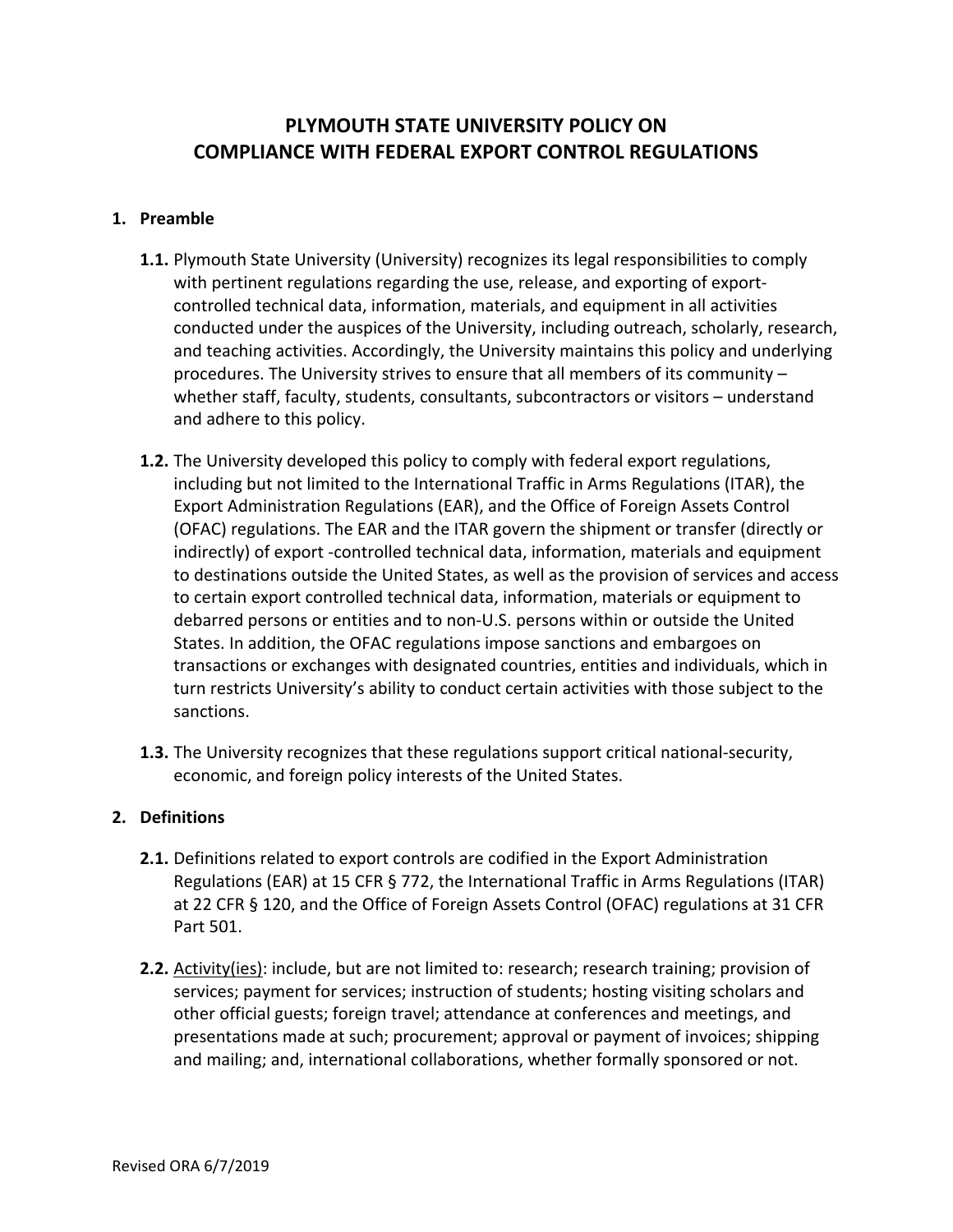- **2.3.** Empowered Official: The person appointed by the University Provost who ensures personnel training and compliance with guidelines, procedures, and related policies pertaining to federal export control regulations.
- **2.4.** U.S. Person: means any U.S. citizen, lawful permanent resident (a/k/a "green card" holder) of the U.S., or an individual who has been granted asylum or refugee status in the U.S. This definition also includes any corporation, society, or other entity or group that is incorporated or organized to do business in the U.S., and any federal, state, or local government entity in the U.S.

## **3. Statement of the Policy**

**3.1.** All individuals affiliated with the University who work with, or have access to, export‐ controlled technical data, information, materials and equipment or who engage in Activities are required to be familiar with and fulfill the requirements of the U.S. export controls laws and regulations by following applicable University guidelines, procedures, and related policies, and consulting with the University's Empowered Official (see *section 5.2*) as needed.

## **4. Applicability**:

- **4.1.** This policy is applicable to any Activity involving the use of export-controlled technical data, information, materials and equipment, or involving a non‐U.S. Person, that is:
	- i. Conducted by or under the direction of any employee, student, or agent of the University in connection with his or her individual University responsibilities;
	- ii. Conducted by or under the direction of any employee, student, or agent of the University involving the use of any University equipment, property or facility;
	- iii. Involving any collaborating, sub‐granting, or subcontracting individual or institution working with the University; whether such activity is unsponsored, or is sponsored by University or extramural funding from any source

## **5. Administration of Policy**

- **5.1.** The Provost is responsible for the administration of this policy and applicable University guidelines and procedures.
- **5.2.** The Provost will designate an Empowered Official in the Office of Research Administration to facilitate compliance and assist the University community with training, guidance, and administration of applicable regulations.

## **6. Enforcement**

**6.1.** The University's workforce members are expected to follow federal and state laws and regulations, as well as the University's policies and procedures regarding information security and export controls and regulations.